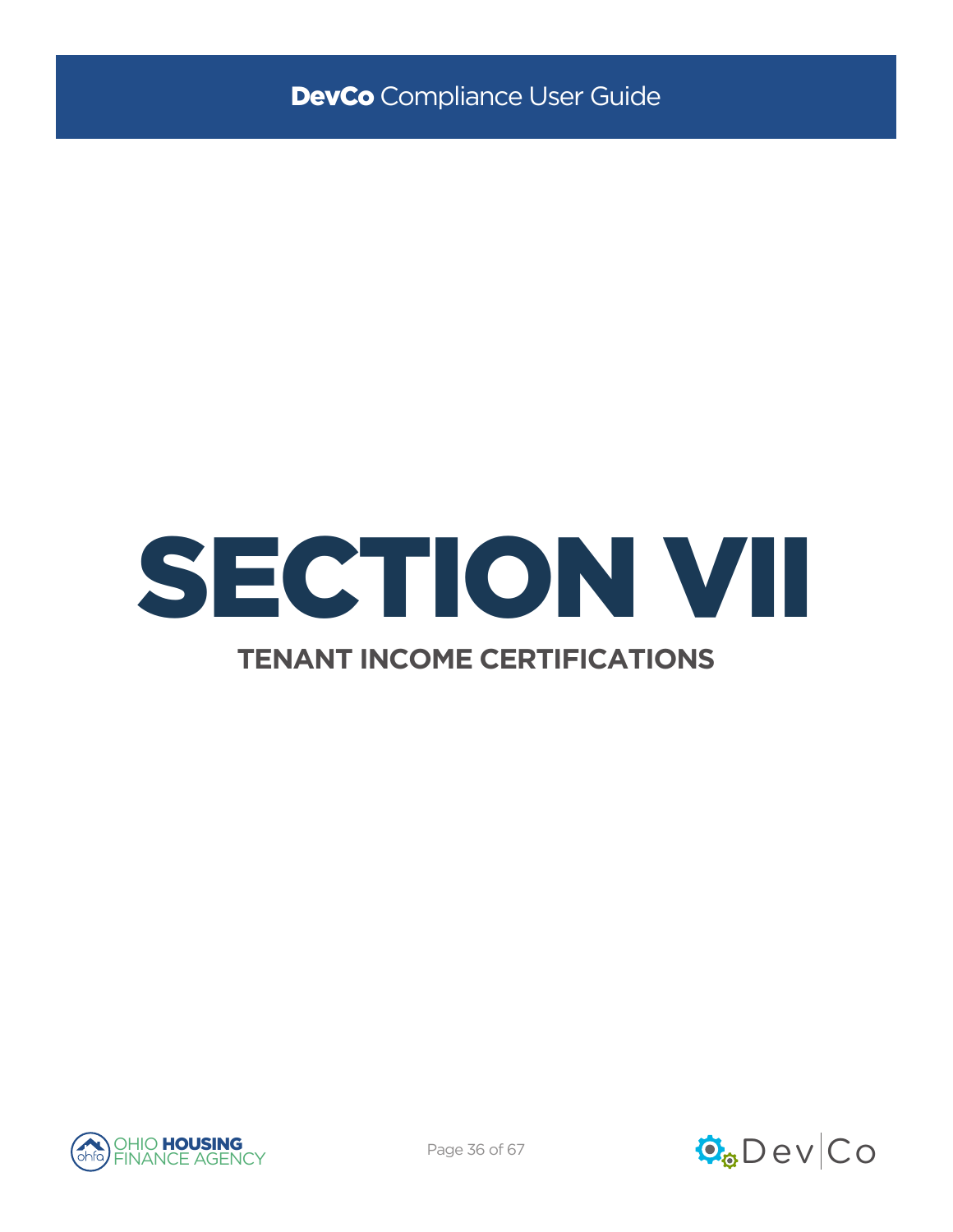# VII. TENANT INCOME CERTIFICATIONS

- This section can be broken down into:
	- A. Event Details- Manually Adding TICs (current Move-ins & Recerts)
	- B. Compliance Checks Errors and Warning
	- C. Viewing & Printing the Tenant Income Certification (TIC)
	- D. Other Event Updates
	- E. Entering Historic Move-in Events

### *A. Event Details- Manually Adding TICs (current Move-ins & Recerts)*

Important considerations before getting started:

- If your initial information is not in DevCo, please let us know by using the DevCo Helpdesk at <https://devco.ohiohome.org/devcoinquiries>
- All new move-ins need a full certification
- For Housing Tax Credits, a student status needs to be completed every year
- For HOME, follow the HOME recert schedule
- A version of the Tenant Income Certification (TIC) appears ready to be completed
- If you use Housing Tax Credit (HTC) compliance software you can upload your Tenant Information using the produced XML Files
	- Dates should import correctly based on the dates already in your HTC compliance software  *(See Section VIII. Using the Data Import Function (XML Upload) for more information on uploading from HTC compliance software)*

| Return to Property Listing                      | <b>Event Details</b>          |                            |                                     |                                     |
|-------------------------------------------------|-------------------------------|----------------------------|-------------------------------------|-------------------------------------|
| <b>Manage Users</b>                             |                               |                            |                                     |                                     |
| <b>View Documents</b>                           | Unit #                        | 614                        |                                     |                                     |
| TEST-Woodland Run-PC                            | Number of Bedrooms            | <b>Studio</b>              | Square footage                      | $\mathbf{0}$                        |
| CH-88-02000<br>DOH-88-02001                     | Step 2<br><b>Event Date</b>   | ▦<br>1/6/2016              | <b>Initial Move-in</b>              | ▦<br>1/6/2016                       |
| ± 606<br>国 607                                  | <b>Event Type</b>             | Move In<br>$\checkmark$    | Step 3                              | <b>Program Unit</b><br>$\checkmark$ |
| 国 608<br>国 609                                  | <b>Utility Allowance</b>      | ◡                          | <b>Allowance Amount</b>             |                                     |
| 国 610                                           | <b>Total Household Income</b> | 20000.00                   | Household Income at Move-in         | 20000.00                            |
| ■ 611<br>国 612                                  | Rent Level %                  | 60%<br>$\check{ }$         | Income Level %                      | 60%<br>◡                            |
| 国 613<br>E 614                                  | <b>Tenant Rent Portion</b>    | 400.00                     | <b>Federal Rental Assist Amount</b> | 0.00                                |
| Add New Event<br>Step 1<br>Move In - 01/06/2016 | <b>Population Served</b>      | None<br>$\checkmark$       | Non-Federal Rental Assist<br>Amount | 0.00                                |
|                                                 | <b>Is Disabled</b>            |                            | <b>Rental Assist Type</b>           | N/A<br>$\checkmark$                 |
|                                                 | <b>HH Member Count</b>        |                            | <b>Rental Assist Source</b>         | N/A<br>$\checkmark$                 |
|                                                 | All Student House             | No $\vee$                  | Student Count                       | ١O                                  |
|                                                 |                               | $\blacktriangledown$ LIHTC |                                     |                                     |
|                                                 | <b>Funding Program</b>        | $\Box$ HOME                | <b>Student Explanation</b>          | N/A<br>$\checkmark$                 |

#### Step 1: Select: Add New Event

#### Step 2: Enter the correct event date.

- Event date year must be the same as the certification reporting year you selected at the Property Listing Screen
- If you change to a different effective date while filling out your TIC, you will lose the information you are entering. You will either get a blank TIC or the last TIC entered

e.g., 3/17/2013 Event for Tiffin Acres would *have* to be entered under Tiffin Acres effective date 2013

• Tenant events must be added chronologically.



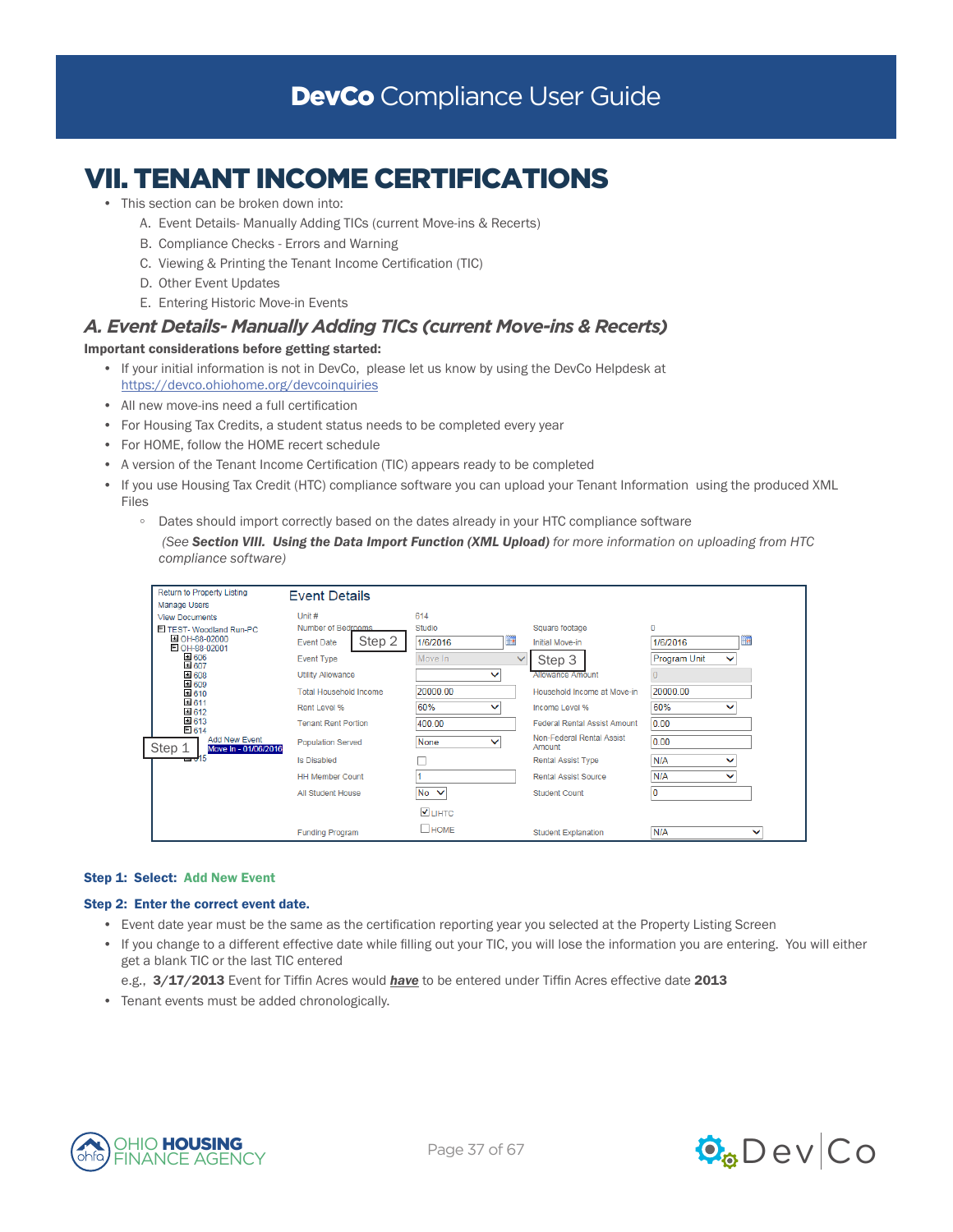| <b>Properties Assigned to you:</b> |                 |                    |                       |               |           |              |
|------------------------------------|-----------------|--------------------|-----------------------|---------------|-----------|--------------|
| Property Name $\nabla$             | <b>Eff Date</b> | 7<br><b>Status</b> | Award Number          | Num Buildings | Num Units | <b>Calle</b> |
| Forest G. Run (TEST)               | 2013            | Active             | F-A-10-999-99, 199999 |               |           |              |
| Forest G. Run (TEST)               | 2014            | <b>Active</b>      | F-A-10-999-99, 199999 |               |           |              |
| Lindbergh Estates (Test)           | 2013            | Active             | 070050                |               | 13        |              |
| Lindbergh Estates (Test)           | 2014            | Active             | 070050                |               |           |              |

NOTE: For acq/rehab projects with in-place residents the "move-in" date will be the date the tenant was qualified for the HTC program.

#### Step 3: Select: Event Type from dropdown

- Fields to enter information into DevCo will vary based on the type of the event selected
- Select: either Move-in or Recertify *(See Sect VII. D. Other Event Updates for more details on other types of events)*
	- If the date or event type are incorrect you will need to restart the process of adding a new event.

| <b>Event Details</b>          |                                             |                                     |                                     |
|-------------------------------|---------------------------------------------|-------------------------------------|-------------------------------------|
| Unit $#$                      | 614                                         |                                     |                                     |
| Number of Bedrooms            | Studio                                      | Square footage                      | o                                   |
| <b>Event Date</b>             | P<br>12/6/2015                              | Initial Move-in                     | <b>HH</b><br>12/6/2015              |
| <b>Event Type</b>             |                                             | Unit Identity                       | $\checkmark$<br><b>Program Unit</b> |
| <b>Utility Allowance</b>      | Move In<br>Move Out                         | Allowance Amount                    | 0.0                                 |
| <b>Total Household Income</b> | Recertify<br><b>Transfer Out</b>            | Household Income at Move-in         | 0.00                                |
| Rent Level %                  | <b>Composition Update</b>                   | Income Level %                      | 18%<br>$\checkmark$                 |
| <b>Tenant Rent Portion</b>    | <b>Rent Update</b><br><b>Student Update</b> | <b>Federal Rental Assist Amount</b> |                                     |
| <b>Population Served</b>      | $\checkmark$<br>None                        | Non-Federal Rental Assist<br>Amount |                                     |

- A Move-in Event must be entered in DevCo online before any other type of event entered for a unit
	- If a move-in event is missing from the system, you will need to enter it from the original reporting year that the move-in occurred *(See Sect VII. E. Entering Historic Move-in Events for more details)*

#### Step 4: Correctly Identify the Unit Identity

• Should be listed as Program Unit unless it is a market unit or a type of employee unit

#### Step 5: Select: Utility Allowance from dropdown

- *Allowance Amount* will automatically populate once selection is made
- Make sure Utility Allowances are entered and available from the dropdown box
- If the utility allowance is missing go back to Property Details screen to enter utility allowance *(See Section V. Adding UAs)*

#### Step 6: **Skip Total Household Income** this will automatically populate from income calculation



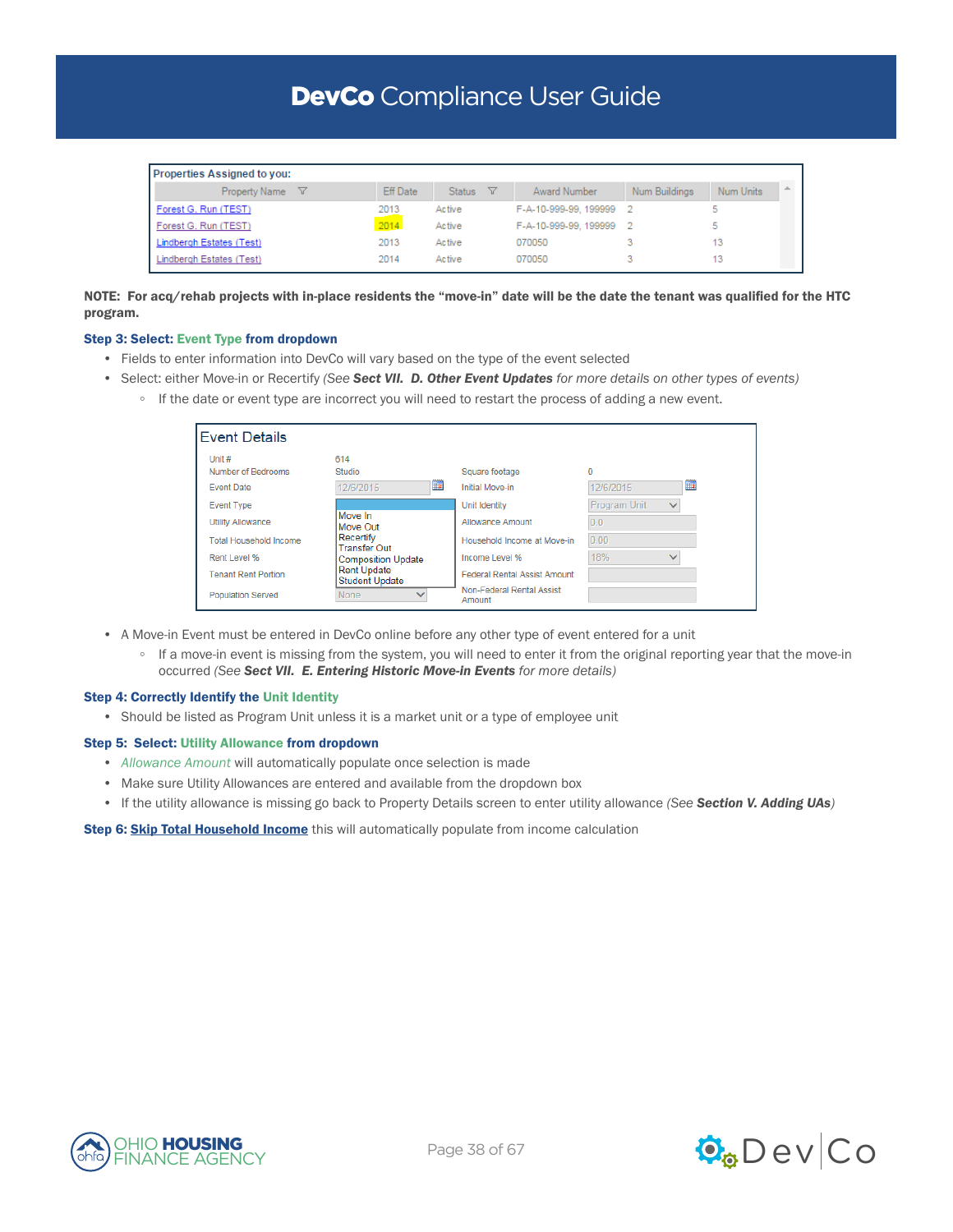|                                   | Return to Property Listing<br><b>Manage Users</b> |                      | <b>Event Details</b>          |                      |              |                                     |              |              |        |
|-----------------------------------|---------------------------------------------------|----------------------|-------------------------------|----------------------|--------------|-------------------------------------|--------------|--------------|--------|
|                                   | <b>View Documents</b>                             |                      | Unit #                        | 614                  |              |                                     |              |              |        |
|                                   | TEST-Woodland Run-PC                              |                      | Number of Bedrooms            | Studio               |              | Square footage                      | $\mathbf{0}$ |              |        |
|                                   | OH-88-02000<br>DOH-88-02001                       |                      | <b>Event Date</b>             | 1/6/2016             | HH           | <b>Initial Move-in</b>              | 1/6/2016     | ma.          |        |
|                                   | 国 606<br>■ 607                                    |                      | <b>Event Type</b>             | Move In              | $\checkmark$ | Unit Identity                       | Program Unit | $\checkmark$ |        |
|                                   | ■ 608<br>■ 609                                    |                      | <b>Utility Allowance</b>      | $\checkmark$         |              | Allowance Amount                    |              |              |        |
|                                   | 国 610                                             |                      | <b>Total Household Income</b> | 20000.00             |              | Household Income at Move-in         | 20000.00     |              |        |
|                                   | 国 611<br>■ 612                                    | Step 7               | Rent Level %                  | 60%<br>$\checkmark$  |              | Income Level %                      | 60%          | $\checkmark$ | Step 7 |
|                                   | 国 613<br>$E$ 614                                  | Step 8               | <b>Tenant Rent Portion</b>    | 400.00               |              | <b>Federal Rental Assist Amount</b> | 0.00         |              | Step 9 |
|                                   | <b>Add New Event</b>                              | Move In - 01/06/2016 | <b>Population Served</b>      | None<br>$\checkmark$ |              | Non-Federal Rental Assist<br>Amount | 0.00         |              |        |
|                                   | <b>Ellipse</b>                                    |                      | <b>Is Disabled</b>            |                      |              | <b>Rental Assist Type</b>           | N/A          | $\checkmark$ |        |
| <b>Reminder: Tenant receiving</b> |                                                   |                      | <b>HH Member Count</b>        |                      |              | <b>Rental Assist Source</b>         | N/A          | $\checkmark$ |        |
| subsidy that is Project-          |                                                   |                      | All Student House             | $No \vee$            |              | <b>Student Count</b>                | 10           |              |        |
| based enter the Tenant Rent       |                                                   |                      |                               | $\blacksquare$ LIHTC |              |                                     |              |              |        |
| Portion as the Total Tenant       |                                                   |                      |                               |                      |              |                                     |              |              |        |
| Payment                           |                                                   |                      | <b>Funding Program</b>        | $\Box$ HOME          |              | <b>Student Explanation</b>          | N/A          |              | ◡      |

#### Step 7: Choose Rent and Income Level % from the dropdown boxes

- 30% is the default rent and income level for Add New Events
- If you have a different Rent Level than what is listed, list it in the Notes box and choose the closest corresponding Rent Level  $\%$

*i.e. If you have a 42% rent limit, you would add to the notes: "42% Rent Limit \$\_\_\_\_ (the amount)", under the Rent Level % dropdown box you would choose 50% because it is the next greatest rent level %* 

• They appear based on the funding source in DevCo, e.g. HTC, HOME

#### **Income: Rent: Rent:**

| <b>MTSP</b> | <b>HERA Special</b> | <b>HOME</b> | <b>MTSP</b> | <b>HERA Special</b> | <b>HOME</b> |
|-------------|---------------------|-------------|-------------|---------------------|-------------|
| 18%         | 18%                 |             | 18%         | 18%                 | Lo          |
| 30%         | 30%                 |             | 30%         | 30%                 | Hig         |
| 35%         | 35%                 |             | 35%         | 35%                 |             |
| 50%         | 50%                 | 50%         | 50%         | 50%                 |             |
| 60%         | 60%                 |             | 60%         | 60%                 |             |
| 80%         |                     |             | 80%         |                     |             |

| <b>SP</b> | <b>HERA Special</b> | <b>HOME</b> | <b>MTSP</b> | <b>HERA Special</b> | <b>HOME</b>   |
|-----------|---------------------|-------------|-------------|---------------------|---------------|
| 18%       | 18%                 |             | 18%         | 18%                 | Low Rent-50%  |
| 30%       | 30%                 |             | 30%         | 30%                 | High Rent-65% |
| 35%       | 35%                 |             | 35%         | 35%                 |               |
| 50%       | 50%                 | 50%         | 50%         | 50%                 |               |
| 60%       | 60%                 |             | 60%         | 60%                 |               |
| 80%       |                     |             | 80%         |                     |               |
|           |                     |             |             |                     |               |

Note: For more information on HERA Special and the rent & income limits please see the current Income and Rent Limit Implementation Memo (http://www.ohiohome.org/compliance/incomelimits.aspx)

#### Step 8: Add Tenant Rent Portion

- If the tenant is receiving subsidy in the form of a Housing Choice Voucher, enter their portion of the rent as calculated by the local Public Housing Authority (PHA).
- If the tenant is receiving subsidy that is project-based through either the local PHA or from HUD, then enter the amount listed as the Tenant Rent (TR) as indicated on their 50058 or 50059. If due to low Tenant Payment (TTP) and a high Utility Allowance (UA), the resident is a negative renter that gets Utility Reimbursement check, please use \$0 for the rent and list the correct UA for the unit.

#### Step 9: Add Rental Assistance Amount, Type and Source

- Types: Property Based or Tenant Based
- Sources: Rural, Section 8 Project Based, HOME, Other, TC, Section 8 Tenant Based
- If no assistance, mark zero for the amount and N/A for the type of source

#### Step 10: Enter: HH Member Count

#### Step 11: Select: Funding Program

- Note: if funding programs are not selected, the compliance checks in DevCo will not function properly.
- If a property has Housing Tax Credits (LIHTC) it must be checked on every unit
- For other funding types they should be checked based on what OHFA programs the household is qualifying for



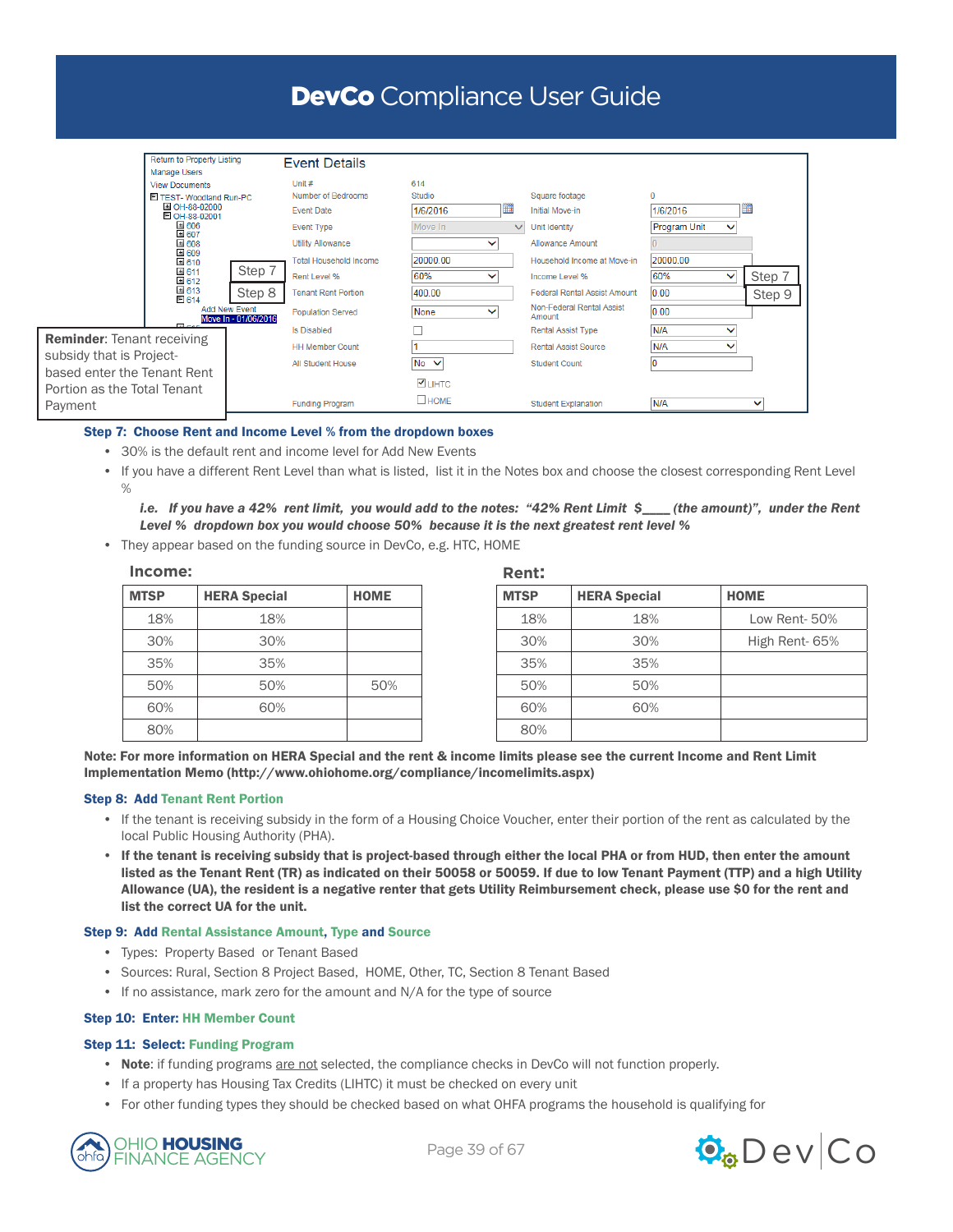• All funding types that the household is qualifying for should be selected

#### Step 12: As applicable; enter: Special Needs Code, Is Disabled, and student household fields

#### Step 13: Select: Add Member

- Enter Household member information
- Student Status needs to be entered
- Gender **must** be filled, if unknown select N/A
- Race, Ethnicity, and Special Needs must be filled in if that information has been disclosed. If undisclosed, do not assume.
- "Hispanic or Latino" and "is Disabled" check boxes must be filled in if that information has been disclosed. If undisclosed, do not assume.
- When entering unborn children all fields must be completed for the social security number, all zeroes can be used and the birth date must be entered with a current or previous date. Both fields can be updated once the information is known.
- Skip Current Income this will automatically populate from income calculation

#### Step 14: Select: Add Non- Asset Income

• Use the dropdown to select the tenant(s) for which you are adding income and enter information

#### Step 15: Select: Add Asset Income

• Use the dropdown to select the tenant(s) for which you are adding income and enter information

#### Step 16: Select: Calculate Total Household Income and Member Income

• Once you select *Calculate Total Household and Member Income*, the total income will automatically populate to the Total Household Income (at top) and Household Member Current Income (by household member) fields

#### Step 17: Select: Update





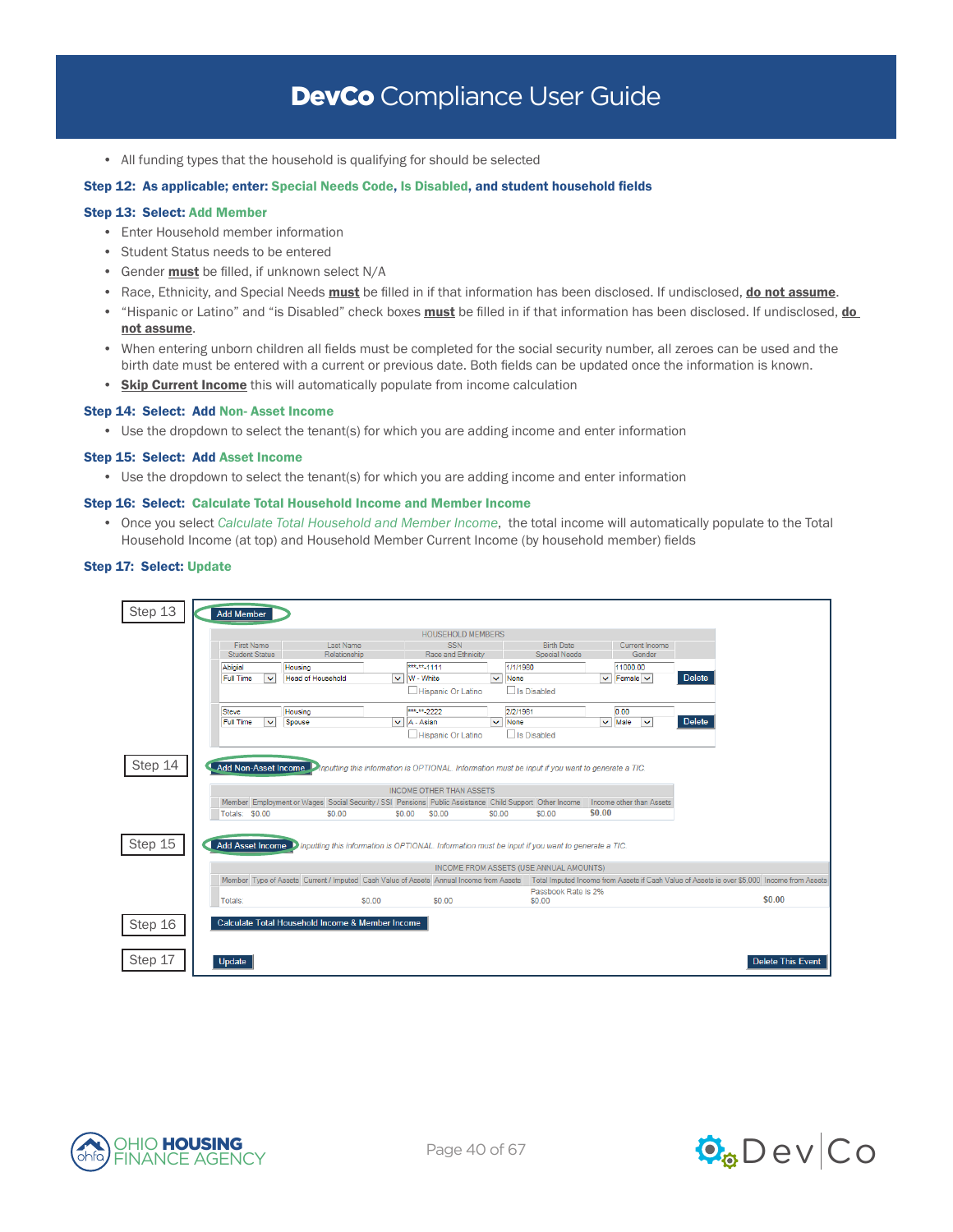#### Step 18: Must manually enter Household Income at Move-in



Note: Skip this step when completing a Recertification. The field will be greyed out and can not be edited at that time.

#### Step 19: Select: Update

### *B. Compliance Checks - Errors and Warning*

#### Step 20: Correct any errors and warnings that might have occurred

*Same errors/warnings that are linked to the Properties Details Screen in Section VII.* 

- Errors Will not let you finalize your project at the end of the year; reflects mostly items not entered
- Warnings Will let you finalize; reflects items that may be an issue

#### Categories of Errors and Warnings

#### **Building**

#### ▪ Error

◦ Building Does Not Have A County Selected

#### **Dates**

#### ▪ Error

- Event Date is Not in Selected Certification Year
- Initial Move-In Date is Required
- Event Date is Required

#### Event Type

#### ▪ Error

- Event Type is Required
- Event Type is Transfer and No Building is Selected
- Event Type is Transfer and No Unit is Selected

#### Funding Program

- Error
	- Funding Program Required When Unit is not Market Rate

#### Income

#### ▪ Error

- Total Household Income is Required
- Household Income at Move-in is Required
- Income Level is Required
- All Members Must have An Income Entered
- Income Level is Not Valid for the Funding Program
- Household Members Income Exceeds Household
- Income (e.g. user forgot to select calculate) ◦ Income Less Than Member Income Total

#### ▪ Warning

- Total Household Income is Zero
- Income Exceeds County AMI Income Schedule
- Income Exceeds 140%

### Rent

- Errors ◦ Rent Level is Required
	- Tenant Rent Portion is Required
	- Rent Level is Not Valid for the Funding Program
	- Allowable Rent Exceeded
- Warnings
	- Tenant Rent Portion is Zero

#### Rental Assistance

- Errors
	- Rental Assistance Amount is Required
	- Rental Assistance Source is Required
	- Rental Assistance Type is Required
	- Rental Assistance Type is Required when Amount is Greater than Zero

#### Student

- Errors
	- Student Count is Required
	- Student Household Status is Not Indicated
	- Student Explanation is Required
	- All Student Household, Student Explanation is Required
	- Students Listed Exceeds Student Count



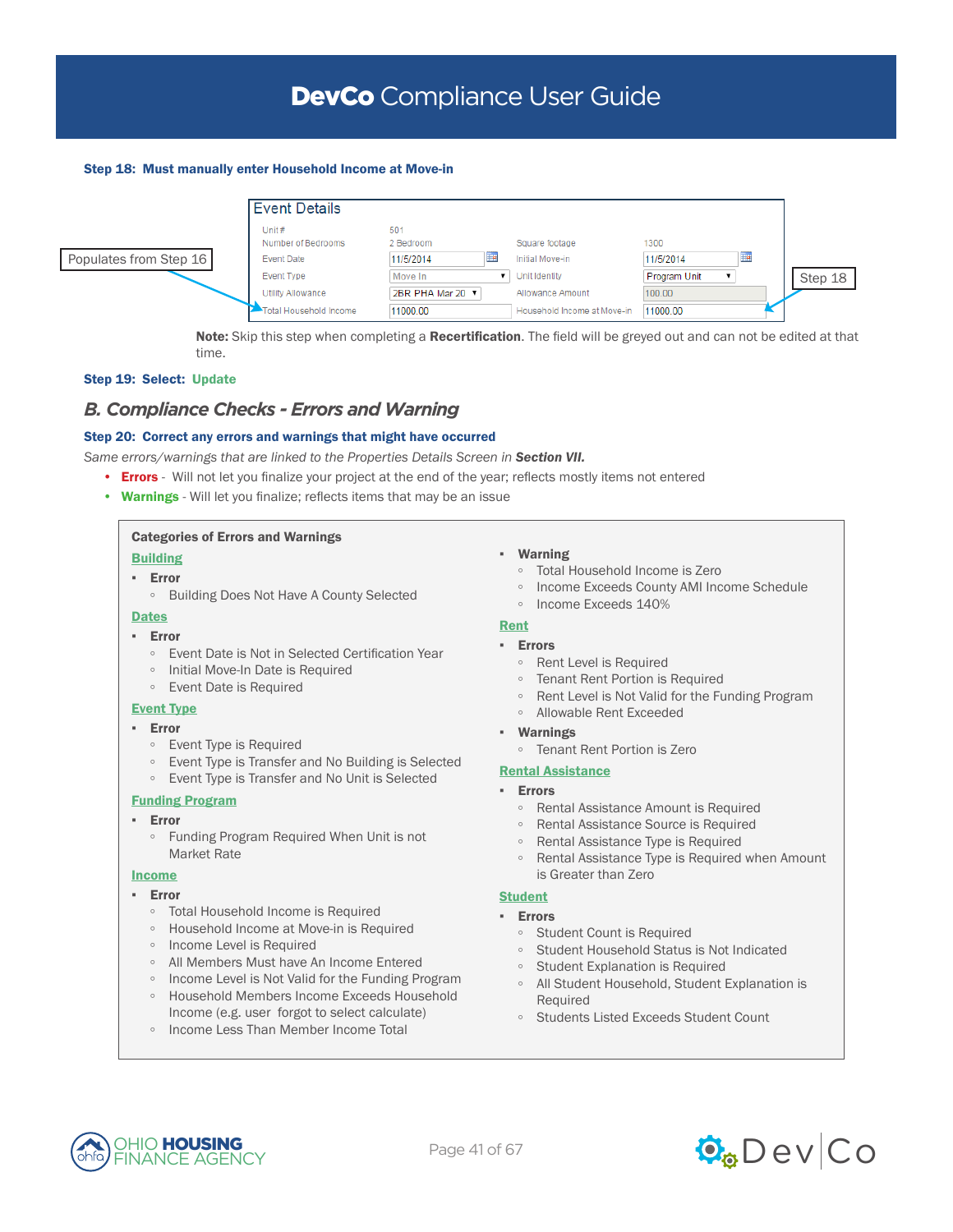#### Tenant Information

- Errors
	- Member With Special Needs, Household Needs Not Selected
	- Special Needs is Required
	- HH Member Count Must be Greater than 0
	- Head of Household Required With Last Name
	- There can Only be One Head of Household
	- There can Only be One Adult Co-Tenant
	- Household Members Listed Exceeds Member **Count**
	- All Members Must Have Relationship to Head of Household Entered
	- All Members Must Have a Last Name Entered
	- Household Special Needs Selected, Member with Special Needs Not Selected
	- Household Count Does Not Match Member Count

#### **Utility Allowance**

- Errors
	- Utility Allowance is Required
	- Utility Allowance Not Selected
- Warnings
	- A More Current Utility Allowance is Available Utility Allowance is Zero (e.g. user did not enter a current utility allowance in the data base.)
	- Allowance Amount is Not Equal to the Selected Utility Allowance

#### Step 21: Re-Select: Update after making the corrections

\*\*\* Notice it now lists the TIC in the Side Panel with Event Type and Effective Date



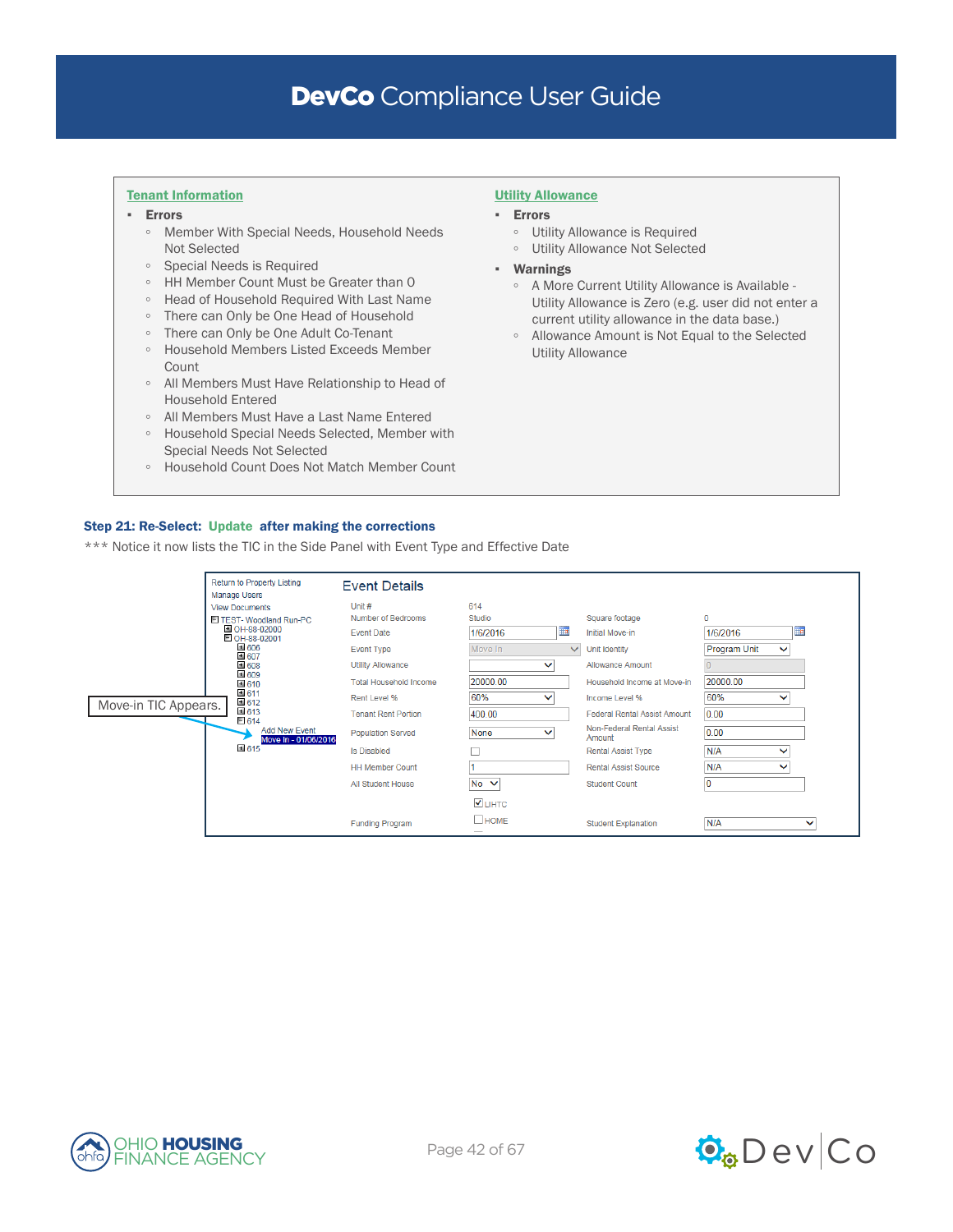### *C. Viewing & Printing the Tenant Income Certification (TIC)*

#### Step 22: Select: View TIC

| <b>Return to Property Listing</b> | <b>Event Details</b>                             |                                              |                                                                                                  |                                                                       |                                                                                             |                                             |
|-----------------------------------|--------------------------------------------------|----------------------------------------------|--------------------------------------------------------------------------------------------------|-----------------------------------------------------------------------|---------------------------------------------------------------------------------------------|---------------------------------------------|
| Manage Users                      |                                                  |                                              |                                                                                                  |                                                                       |                                                                                             |                                             |
| <b>View Documents</b>             | Unit#                                            | 614                                          |                                                                                                  |                                                                       |                                                                                             |                                             |
| 图 TEST- Woodland Run-PC           | Number of Bedrooms                               | Studio                                       | Square footage                                                                                   | $\mathbf{0}$                                                          |                                                                                             |                                             |
| A OH-88-02000<br>DOH-88-02001     | <b>Event Date</b>                                | m<br>1/6/2016                                | <b>Initial Move-in</b>                                                                           | H<br>1/6/2016                                                         |                                                                                             |                                             |
| 国606<br>国607                      | <b>Event Type</b>                                | Move In                                      | <b>Unit Identity</b><br>$\checkmark$                                                             | <b>Program Unit</b><br>v                                              |                                                                                             |                                             |
| 国608                              | <b>Utility Allowance</b>                         | v                                            | <b>Allowance Amount</b>                                                                          |                                                                       |                                                                                             |                                             |
| 国609                              |                                                  |                                              |                                                                                                  |                                                                       |                                                                                             |                                             |
| 国610                              | <b>Total Household Income</b>                    | 20000.00                                     | Household Income at Move-in                                                                      | 20000.00                                                              |                                                                                             |                                             |
| 国611<br>国612                      | Rent Level %                                     | 60%<br>v                                     | Income Level %                                                                                   | $\checkmark$<br>60%                                                   |                                                                                             |                                             |
| 国613                              | <b>Tenant Rent Portion</b>                       | 400.00                                       | <b>Federal Rental Assist Amount</b>                                                              | 0.00                                                                  |                                                                                             |                                             |
| $E$ 614<br>Add New Event          |                                                  | v                                            | Non-Federal Rental Assist                                                                        | 0.00                                                                  |                                                                                             |                                             |
| Move In - 01/06/2016              | <b>Population Served</b>                         | None                                         | Amount                                                                                           |                                                                       |                                                                                             |                                             |
| 国615                              | <b>Is Disabled</b>                               | $\Box$                                       | <b>Rental Assist Type</b>                                                                        | $\overline{\mathbf{v}}$<br>N/A                                        |                                                                                             |                                             |
|                                   | <b>HH Member Count</b>                           | Ŧ                                            | <b>Rental Assist Source</b>                                                                      | $\checkmark$<br>N/A                                                   |                                                                                             |                                             |
|                                   | All Student House                                | $No \vee$                                    | <b>Student Count</b>                                                                             | o                                                                     |                                                                                             |                                             |
|                                   |                                                  |                                              |                                                                                                  |                                                                       |                                                                                             |                                             |
|                                   |                                                  | <b>V</b> LIHTC                               |                                                                                                  |                                                                       |                                                                                             |                                             |
|                                   | <b>Funding Program</b>                           | □номе                                        | <b>Student Explanation</b>                                                                       | N/A<br>$\checkmark$                                                   |                                                                                             |                                             |
|                                   |                                                  | Financial Adjustment                         |                                                                                                  |                                                                       |                                                                                             |                                             |
|                                   |                                                  | Factor                                       |                                                                                                  |                                                                       |                                                                                             |                                             |
|                                   |                                                  |                                              | <b>Notes</b>                                                                                     |                                                                       |                                                                                             |                                             |
|                                   |                                                  |                                              |                                                                                                  |                                                                       |                                                                                             |                                             |
|                                   |                                                  |                                              |                                                                                                  |                                                                       |                                                                                             |                                             |
|                                   |                                                  |                                              |                                                                                                  |                                                                       |                                                                                             |                                             |
|                                   | <b>Add Member</b>                                |                                              |                                                                                                  |                                                                       |                                                                                             |                                             |
|                                   |                                                  |                                              |                                                                                                  |                                                                       |                                                                                             |                                             |
|                                   |                                                  |                                              | HOUSEHOLD MEMBERS                                                                                |                                                                       |                                                                                             |                                             |
|                                   | First Name<br><b>Student Status</b>              | <b>Last Name</b><br>Relationship             | <b>SSN</b><br>Race and Ethnicity                                                                 | <b>Birth Date</b><br>Current Income<br><b>Special Needs</b><br>Gender |                                                                                             |                                             |
|                                   | Joe<br><b>Brown</b>                              | ***.**.0000                                  | 12/23/1975                                                                                       | 20000.00                                                              |                                                                                             |                                             |
|                                   | <b>Head of Household</b><br>Non-Student V        | $\vee$ A - Asian                             | $\vee$ None                                                                                      | $\vee$ Male $\vee$                                                    | <b>Delete</b>                                                                               |                                             |
|                                   |                                                  |                                              | Hispanic Or Latino<br>$\Box$ Is Disabled                                                         |                                                                       |                                                                                             |                                             |
|                                   |                                                  |                                              |                                                                                                  |                                                                       |                                                                                             |                                             |
|                                   |                                                  |                                              |                                                                                                  |                                                                       |                                                                                             |                                             |
|                                   | Add Non-Asset Income                             |                                              | Inputting this information is OPTIONAL. Information must be input if you want to generate a TIC. |                                                                       |                                                                                             |                                             |
|                                   |                                                  |                                              |                                                                                                  | <b>INCOME OTHER THAN ASSETS</b>                                       |                                                                                             |                                             |
|                                   | Member                                           | Employment or Wages                          | Social Security / SSI<br>Pensions                                                                | <b>Public Assistance</b>                                              | <b>Child Support</b><br>Other Income                                                        | Income other than Assets                    |
|                                   | Joe Brown                                        | $\vee$ 11000.00<br>0.00                      | 0.00                                                                                             | 0.00<br>0.00                                                          | 0.00                                                                                        | <b>Delete</b>                               |
|                                   | Totals:                                          | \$11000.00<br>\$0.00                         | \$0.00                                                                                           | \$0.00<br>\$0.00                                                      | \$0.00                                                                                      | \$11000.00                                  |
|                                   |                                                  |                                              |                                                                                                  |                                                                       |                                                                                             |                                             |
|                                   |                                                  |                                              |                                                                                                  |                                                                       |                                                                                             |                                             |
|                                   | Add Asset Income                                 |                                              | Inputting this information is OPTIONAL. Information must be input if you want to generate a TIC. |                                                                       |                                                                                             |                                             |
|                                   |                                                  |                                              |                                                                                                  |                                                                       |                                                                                             |                                             |
|                                   |                                                  |                                              |                                                                                                  | INCOME FROM ASSETS (USE ANNUAL AMOUNTS)                               |                                                                                             |                                             |
|                                   | Member                                           |                                              | Type of Assets Current / Imputed Cash Value of Assets Annual Income from Assets                  |                                                                       | Total Imputed Income from Assets if Cash Value of Assets is over \$5,000 Income from Assets |                                             |
|                                   | Joe Brown                                        | $\vee$ Checking<br>$Current \nightharpoonup$ | 200.00<br>0.00                                                                                   | Delete                                                                |                                                                                             |                                             |
|                                   | Totals:                                          |                                              | \$200.00<br>\$0.00                                                                               | Passbook Rate is 0.0600%<br>\$0.00                                    |                                                                                             | \$0.00                                      |
|                                   |                                                  |                                              |                                                                                                  |                                                                       |                                                                                             |                                             |
|                                   | Calculate Total Household Income & Member Income |                                              |                                                                                                  |                                                                       |                                                                                             |                                             |
|                                   |                                                  |                                              |                                                                                                  |                                                                       |                                                                                             |                                             |
|                                   |                                                  |                                              |                                                                                                  |                                                                       |                                                                                             |                                             |
|                                   | Fee<br>Amount                                    |                                              |                                                                                                  |                                                                       |                                                                                             |                                             |
|                                   | Non-Optional Charges                             | 0.00                                         |                                                                                                  |                                                                       |                                                                                             |                                             |
|                                   |                                                  |                                              |                                                                                                  |                                                                       |                                                                                             |                                             |
|                                   | Update                                           |                                              |                                                                                                  |                                                                       |                                                                                             | <b>Delete This Event</b><br><b>View TIC</b> |
|                                   |                                                  |                                              |                                                                                                  |                                                                       |                                                                                             |                                             |

#### Step 23: View information added to the TIC

- Depending on your internet browser, you will have one of three printing options:
	- Option A: A PDF version of the TIC will automatically open to print
	- Option B: Use the Export to PDF button (floppy disk icon), which will manual open a PDF to print
- The Rent and Income Limits are calculated



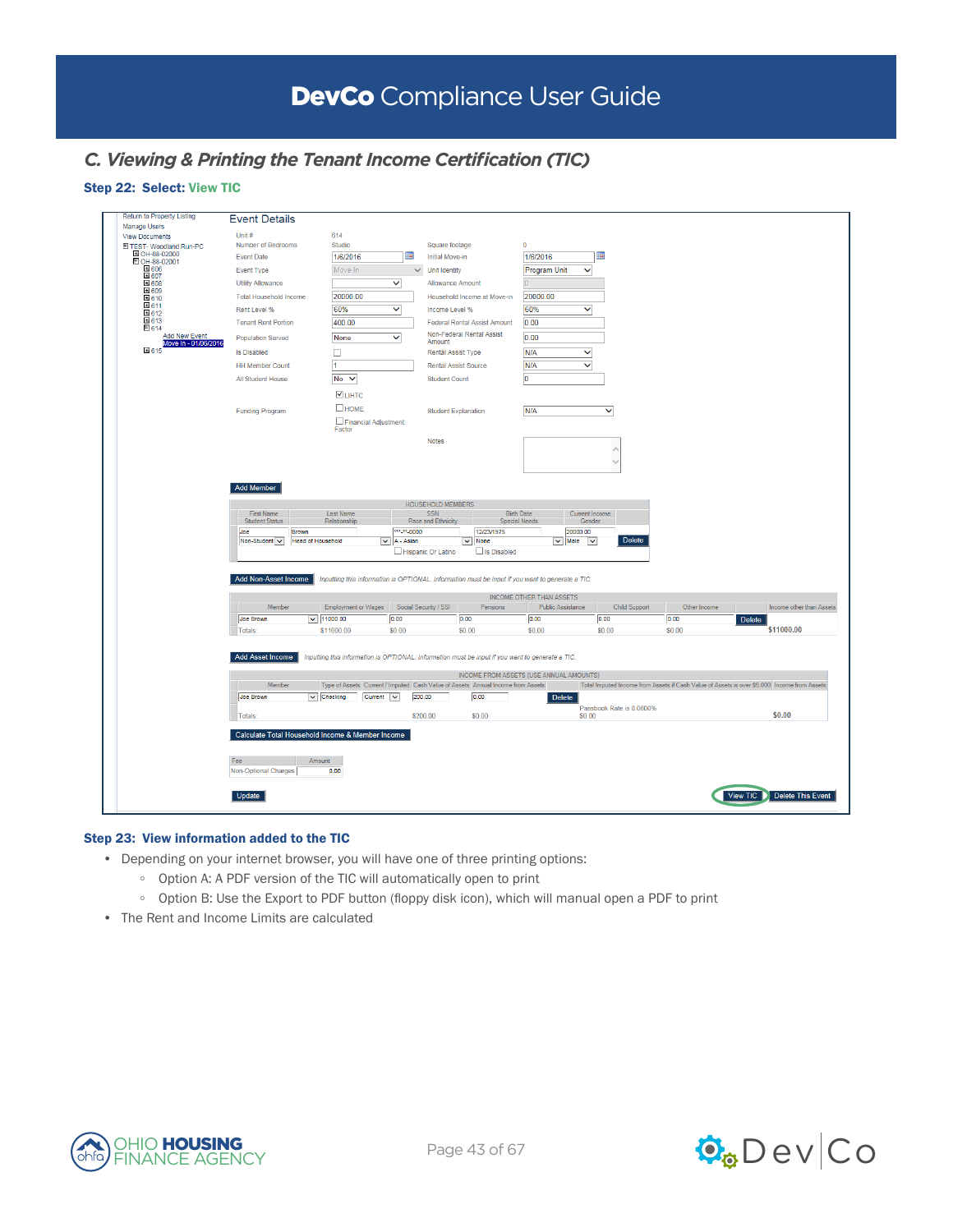|                                                                                                |                                                    | of 1                                   |                                                   | 100%<br>$\checkmark$                  |                                                           | Find   Next             |                                                                          |                              |                                                                                          |
|------------------------------------------------------------------------------------------------|----------------------------------------------------|----------------------------------------|---------------------------------------------------|---------------------------------------|-----------------------------------------------------------|-------------------------|--------------------------------------------------------------------------|------------------------------|------------------------------------------------------------------------------------------|
| All move-in and<br>recertification Tenant<br>Income Certifications<br>used for the Housing Tax | $\bullet$ DeviCo                                   |                                        |                                                   |                                       |                                                           |                         |                                                                          |                              | <b>Tenant Income Certification</b>                                                       |
| Credits (LIHTC) display the<br>max income and max rent<br>limit amount based on the            |                                                    | Move In                                |                                                   | Move-In Date: 04/08/2013              |                                                           |                         | Certification Date: 04/08/2013                                           |                              |                                                                                          |
| 40-60 or 20-50 set-aside<br>selection made on the                                              | Current Household Size:                            |                                        |                                                   |                                       | Tiffin Acres dba Salmon<br>Project Name: Chase Acres Test |                         | Building ID#: OH-07-11111<br>Address:<br>43220                           |                              | 123 Meigs Way, Columbus, OH                                                              |
| 8609s. HERA Special<br>limits are used as needed                                               | Unit: 2                                            |                                        | $\overline{2}$                                    | # Bedrooms:                           | Square Footage:<br>700                                    | County:                 |                                                                          | <b>FRANKLIN</b>              |                                                                                          |
| if they apply to a property.                                                                   |                                                    |                                        |                                                   |                                       | <b>PART II - HOUSEHOLD COMPOSITION</b>                    |                         |                                                                          |                              |                                                                                          |
|                                                                                                | <b>Last Name</b>                                   |                                        | <b>First Name</b><br>and<br><b>Middle Initial</b> | Gender                                | <b>Relationship</b><br>to<br><b>Head of Household</b>     |                         | Date of Birth                                                            | <b>F/T</b><br><b>Student</b> | <b>Last Four digits</b><br><b>Social Security</b><br>or Alien<br><b>Registration No.</b> |
|                                                                                                | Crickett                                           |                                        | Jimmy                                             | Female                                | <b>Head of Household</b>                                  |                         | 04/16/1987                                                               | Ν                            | 6789                                                                                     |
|                                                                                                |                                                    |                                        |                                                   |                                       | <b>PART III - INCOME OTHER THAN ASSETS</b>                |                         |                                                                          |                              |                                                                                          |
|                                                                                                | <b>Member</b>                                      | (A)<br><b>Employment</b><br>or Wages   | (B)<br><b>Social Security</b><br><b>ISSI</b>      | (C)<br><b>Pensions</b>                | (D)<br>Public<br><b>Assistance</b>                        | (E)<br>Child<br>Support | (F)<br>Other<br>Income                                                   |                              | (G)<br><b>Income other than Assets</b>                                                   |
|                                                                                                | Crickett, Jimmy 6789                               | 12.345.00                              | 0.00                                              | 0.00                                  | 0.00                                                      | 0.00                    | 0.00                                                                     |                              |                                                                                          |
| Option B: Export to PDF                                                                        | Totals                                             | 12.345.00                              | 0.00                                              | 0.00                                  | 0.00                                                      | 0.00                    | 0.00                                                                     |                              | \$12,345.00                                                                              |
|                                                                                                |                                                    |                                        |                                                   |                                       | PART IV - INCOME FROM ASSETS (USE ANNUAL AMOUNTS)         |                         |                                                                          |                              |                                                                                          |
|                                                                                                | Member                                             | (H)<br><b>Type of</b><br><b>Assets</b> | (1)<br>Current/<br><b>Imputed</b>                 | (J)<br><b>Cash Value</b><br>of Assets | (K)<br><b>Annual Income</b><br>from Assets                |                         | (L)<br><b>Total Imputed Income</b><br>from Assets if (J) is over \$5,000 |                              | (M)<br><b>Income from</b><br><b>Assets</b>                                               |
|                                                                                                | <b>Totals</b>                                      |                                        |                                                   |                                       |                                                           |                         | times current passbook rate of 2% =                                      | under \$5,000<br>0.00        | \$0.00                                                                                   |
|                                                                                                |                                                    |                                        |                                                   |                                       | PART V - TOTAL ANNUAL HOUSEHOLD INCOME FROM ALL SOURCES   |                         |                                                                          |                              |                                                                                          |
|                                                                                                | <b>TOTAL ANNUAL HOUSEHOLD</b>                      |                                        |                                                   | \$12,345.00                           |                                                           |                         |                                                                          |                              | FRANKLIN County, 1 Household Members                                                     |
|                                                                                                | <b>INCOME FROM ALL SOURCES:</b><br>Add (G) and (M) |                                        |                                                   | <b>26% AMGI</b>                       |                                                           |                         | <b>Certification Date:</b><br><b>Income Limit:</b>                       |                              | 04/08/2013<br>\$28,860.00                                                                |
|                                                                                                |                                                    | Meets Income Restriction at:           |                                                   | 60%                                   |                                                           |                         |                                                                          |                              |                                                                                          |



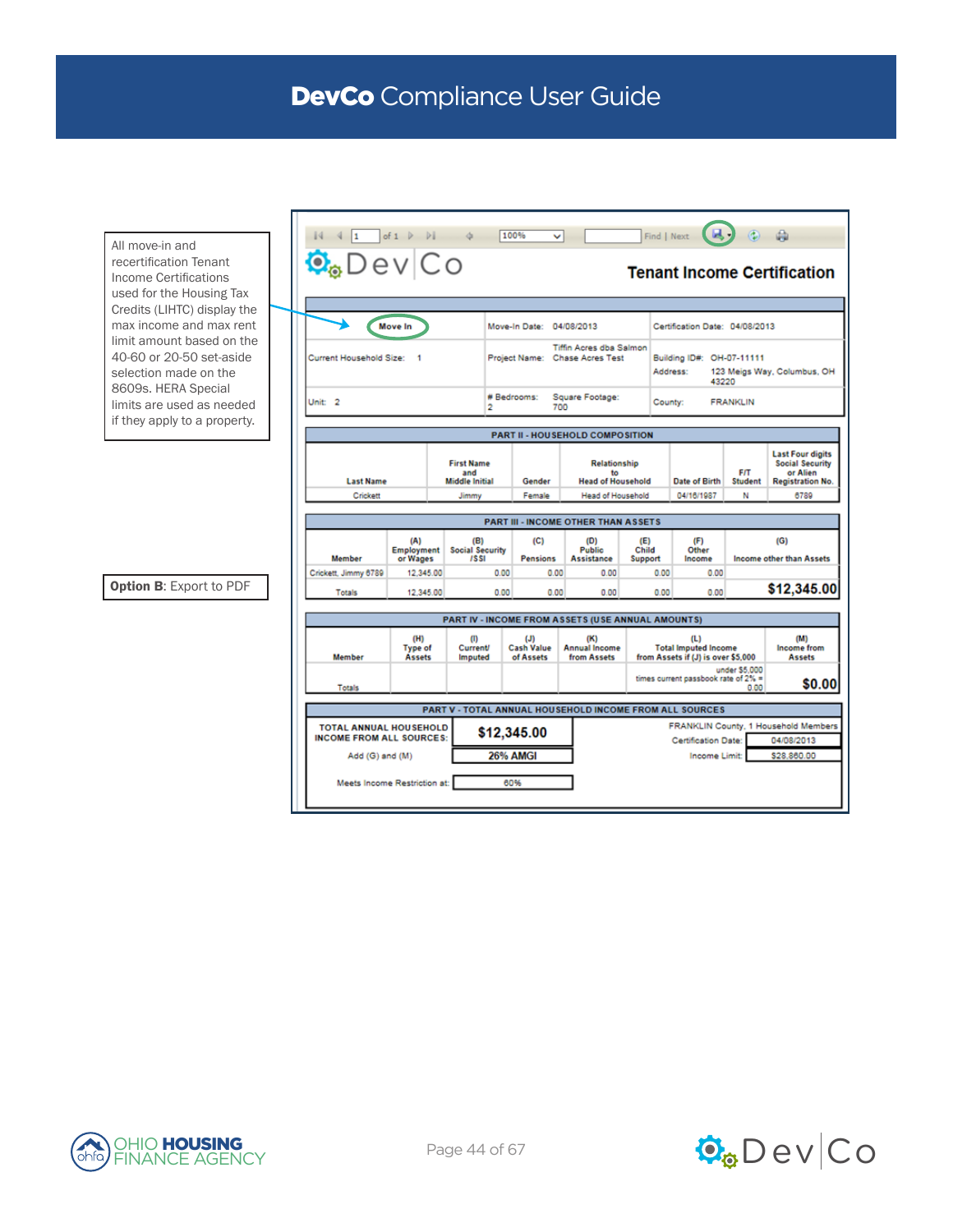|                                                                                                                                                                                                                                                                                                                                                                                                                                                                                                                                                                                                                                                                                           |            | <b>PART VI - RENT</b>                                        |                                                                                                                                               |
|-------------------------------------------------------------------------------------------------------------------------------------------------------------------------------------------------------------------------------------------------------------------------------------------------------------------------------------------------------------------------------------------------------------------------------------------------------------------------------------------------------------------------------------------------------------------------------------------------------------------------------------------------------------------------------------------|------------|--------------------------------------------------------------|-----------------------------------------------------------------------------------------------------------------------------------------------|
|                                                                                                                                                                                                                                                                                                                                                                                                                                                                                                                                                                                                                                                                                           |            | Other Non-Optional Charges:                                  | \$0.00                                                                                                                                        |
| <b>Tenant Paid Rent:</b>                                                                                                                                                                                                                                                                                                                                                                                                                                                                                                                                                                                                                                                                  | \$123.00   | <b>Housing Assistance Payment:</b>                           | \$456.00                                                                                                                                      |
| <b>Utility Allowance:</b>                                                                                                                                                                                                                                                                                                                                                                                                                                                                                                                                                                                                                                                                 | \$127.00   | Rent Assistance Type:                                        | <b>Property Based</b>                                                                                                                         |
| <b>GROSS RENT FOR UNIT:</b>                                                                                                                                                                                                                                                                                                                                                                                                                                                                                                                                                                                                                                                               |            | Rent AMI%                                                    | Unit meets rent restriction at:                                                                                                               |
| (Tenant Paid Rent + Utility Allowance)                                                                                                                                                                                                                                                                                                                                                                                                                                                                                                                                                                                                                                                    | \$250.00   | 16%                                                          | 60%                                                                                                                                           |
| Maximum Rent Limit for this unit:                                                                                                                                                                                                                                                                                                                                                                                                                                                                                                                                                                                                                                                         | \$927.00   |                                                              |                                                                                                                                               |
|                                                                                                                                                                                                                                                                                                                                                                                                                                                                                                                                                                                                                                                                                           |            | <b>PART VI - STUDENT STATUS</b>                              |                                                                                                                                               |
| Are all occupants full time students?                                                                                                                                                                                                                                                                                                                                                                                                                                                                                                                                                                                                                                                     | No         | <b>Student Explanation:</b>                                  | N/A                                                                                                                                           |
|                                                                                                                                                                                                                                                                                                                                                                                                                                                                                                                                                                                                                                                                                           |            | <b>PART VI - DEMOGRAPHIC INFORMATION</b>                     |                                                                                                                                               |
| Race of Head of Household:<br>Asian                                                                                                                                                                                                                                                                                                                                                                                                                                                                                                                                                                                                                                                       |            | Is there a disabled household member?                        | No                                                                                                                                            |
| Ethnicity of Head of Household: Not Hispanic/Latino                                                                                                                                                                                                                                                                                                                                                                                                                                                                                                                                                                                                                                       |            | Was anyone in the household homeless at application?         | No                                                                                                                                            |
|                                                                                                                                                                                                                                                                                                                                                                                                                                                                                                                                                                                                                                                                                           |            | <b>SIGNATURES</b>                                            |                                                                                                                                               |
| The information on this form will be used to determine maximum income eligibility. I/We have provided for each person(s) set forth in Part II acceptable<br>verification of current anticipated annual income. I/We agree to notify the landlord immediately upon any member of the household moving out of the unit or any<br>new member moving in. I/We agree to notify the landlord immediately upon any member becoming a full time student.<br>Under penalties of perjury, I/we certify that the information<br>further understands that providing false representations he<br>termination of the lease agreement.<br>I/We certify that the information in this tenant certification |            | <b>Option C:</b> Using the print<br>icon for the first time. | the best of my/our knowledge. The undersigned<br>or incomplete information may result in the<br>tion dates. Should there be any change in any |
| information contained in this tenant certification form prior to the certification date, I/We agree to immediately notify management of the changes.<br>I/We certify that my/our income for the period starting                                                                                                                                                                                                                                                                                                                                                                                                                                                                           | 04/08/2013 | and ending<br>04/08/2014                                     | \$12,345.00<br>is:                                                                                                                            |
|                                                                                                                                                                                                                                                                                                                                                                                                                                                                                                                                                                                                                                                                                           | DATE       | SIGNATURE OF LESSEE                                          | DATE                                                                                                                                          |
| SIGNATURE OF LESSEE<br>SIGNATURE OF LESSEE                                                                                                                                                                                                                                                                                                                                                                                                                                                                                                                                                                                                                                                | DATE       | SIGNATURE OF LESSEE                                          | DATE                                                                                                                                          |
| Based on the representations herein and upon the proofs and documentation required to be submitted, the individual/s) named in Part II of this Tenant income Certification<br>is/are eligible under the provisions of Section 42 of the Internal Revenue Code, as amended, and the Restrictive Covenant (if applicable), to live in a unit in this Project.                                                                                                                                                                                                                                                                                                                               |            |                                                              |                                                                                                                                               |
| SIGNATURE OF OWNER/AGENT                                                                                                                                                                                                                                                                                                                                                                                                                                                                                                                                                                                                                                                                  | DATE       |                                                              |                                                                                                                                               |

#### Step 24: After Viewing the TIC

- Select: Return to Event Details
- This will take you back to "Event Details" for the selected unit.

| Find   Next   C   C                |
|------------------------------------|
| <b>Tenant Income Certification</b> |
|                                    |



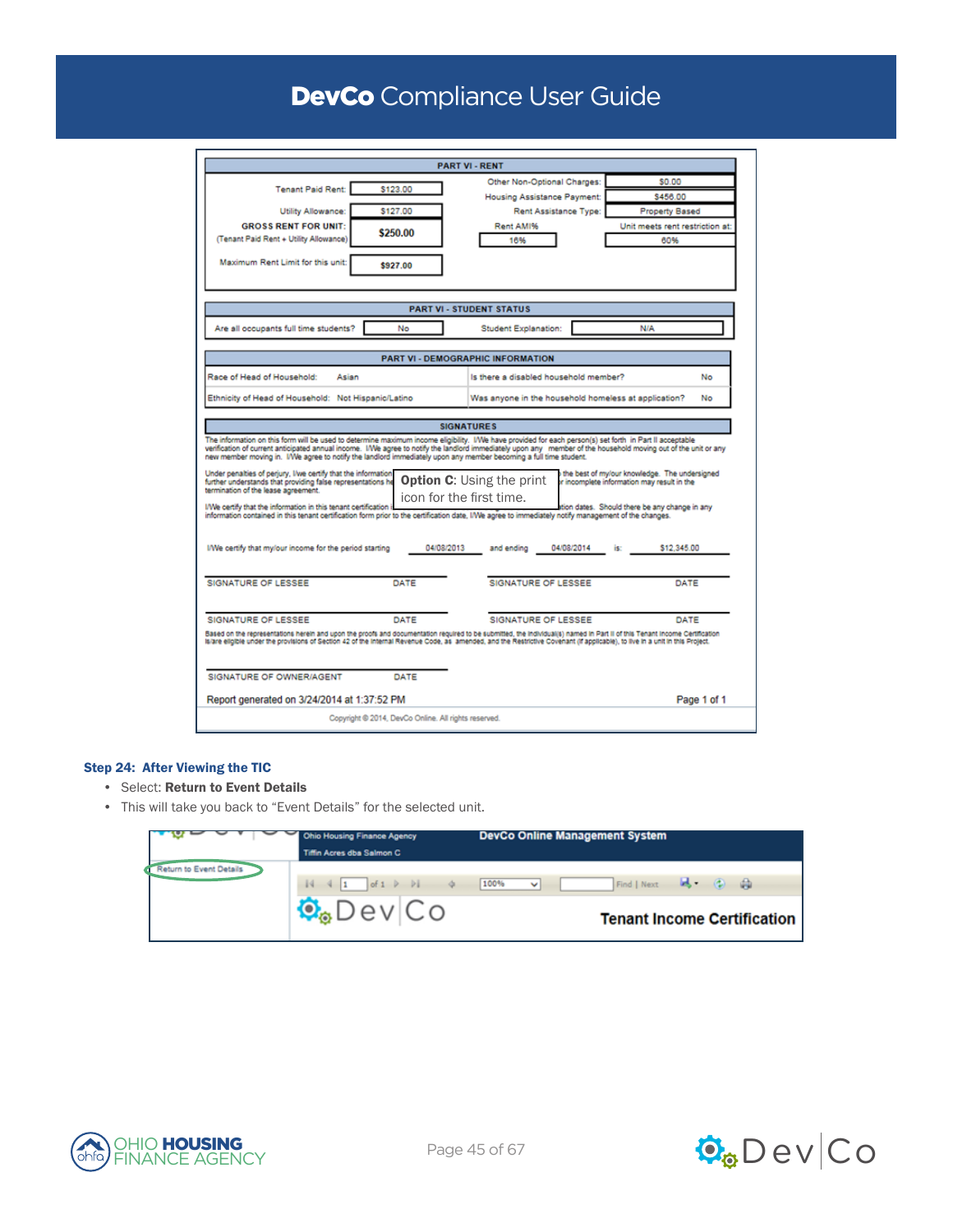### *D. Other Event Updates*

Based on the type of Event selected certain fields will be grayed out and unavailable for editing.

| <b>Event Details</b>          |                                                 |                                     |                |
|-------------------------------|-------------------------------------------------|-------------------------------------|----------------|
| Unit#                         | 501                                             |                                     |                |
| Number of Bedrooms            | 2 Bedroom                                       | Square footage                      | 1300           |
| Event Date                    | ⊞<br>12/4/2014                                  | Initial Move-in                     | 圜<br>11/5/2014 |
| <b>Event Type</b>             |                                                 | Unit Identity                       | Program Unit   |
| <b>Utility Allowance</b>      | Move In                                         | Allowance Amount                    | 100.00         |
| <b>Total Household Income</b> | Move Out                                        | Household Income at Move-in         | 11000 00       |
| Rent Level %                  | Recertify<br><b>Transfer Out</b>                | Income Level %                      | 60%            |
| <b>Tenant Rent Portion</b>    | <b>Composition Update</b><br><b>Rent Update</b> | Federal Rental Assist Amount        | 0.00           |
| Special Needs Code            | <b>Student Update</b>                           | Non-Federal Rental Assist<br>Amount | 0.00           |

• Move-In - move-in of household

Update Events:

- Move-Out move-out of household
- Recertify recertification of Household
- Transfer Out household is transfering to a different unit (once transferred Event in new unit will say Transfer In)
- Composition Update addition or removal of non-head of household member
- Rent Update tenant portion of rent has changed
- Student Update update to DevCo confirming or changing the student status Note: Student Update should only be used for HTC units
- The steps described in this section cover entering a Student Update in DevCo, and the steps will be similar for all the update type of events
	- If a move-in event is missing, you will need to enter it from the original reporting year that the move-in occurred (See *Section VII. E. Entering Historic Move-in Events)*

#### Step 1: Pick the unit you want to update using the left hand panel

#### Step 2: Select: Add New Event

| Step 5 | <b>Brown</b><br>Joe<br>Non-Student V<br><b>Head of Household</b> | $\vee$ A - Asian               | $\overline{\mathbf{v}}$<br>None          | <b>Delete</b><br>$\vee$ Male<br>$\overline{\mathbf{v}}$ |
|--------|------------------------------------------------------------------|--------------------------------|------------------------------------------|---------------------------------------------------------|
|        | <b>Student Status</b>                                            | Relationship<br>***.**.0000    | Race and Ethnicity<br>12/23/1975         | <b>Special Needs</b><br>Gender<br>20000.00              |
|        | <b>First Name</b>                                                | <b>Last Name</b>               | <b>HOUSEHOLD MEMBERS</b><br>SSN          | <b>Birth Date</b><br><b>Current Income</b>              |
|        | <b>Add Member</b>                                                |                                |                                          |                                                         |
|        |                                                                  |                                |                                          |                                                         |
|        |                                                                  |                                | <b>Notes</b>                             |                                                         |
|        |                                                                  | Financial Adjustment<br>Factor |                                          |                                                         |
|        | <b>Funding Program</b>                                           | $\Box$ HOME                    | <b>Student Explanation</b>               | N/A<br>$\checkmark$                                     |
|        |                                                                  | $\triangledown$ HHTC           |                                          | Step 5                                                  |
| Step 5 | All Student House                                                | $No \vee$                      | Student Count                            | 0                                                       |
|        | <b>HH Member Count</b>                                           | 1                              | <b>Rental Assist Source</b>              | N/A<br>◡                                                |
|        | <b>Is Disabled</b>                                               |                                | <b>Rental Assist Type</b>                | N/A<br>◡                                                |
|        | <b>Population Served</b>                                         | None<br>$\checkmark$           | Non-Federal Rental Assist<br>Amount      | 0.00                                                    |
|        | <b>Tenant Rent Portion</b>                                       | 400.00                         | <b>Federal Rental Assist Amount</b>      | 0.00                                                    |
|        | Rent Level %                                                     | 60%<br>$\checkmark$            | Income Level %                           | 60%<br>$\checkmark$                                     |
|        | <b>Total Household Income</b>                                    | 20000.00                       | Household Income at Move-in              | 20000.00                                                |
| Step 4 | <b>Utility Allowance</b>                                         | $\checkmark$                   | Allowance Amount                         | $\Omega$                                                |
|        | <b>Event Type</b>                                                | Move In                        | $\checkmark$<br>Unit Identity            | Program Unit<br>$\checkmark$                            |
| Step 3 | <b>Event Date</b>                                                | ▦<br>1/6/2016                  | Square footage<br><b>Initial Move-in</b> | 0<br>前<br>1/6/2016                                      |
|        | Unit#<br>Number of Bedrooms                                      | 614<br>Studio                  |                                          |                                                         |
|        |                                                                  |                                |                                          |                                                         |



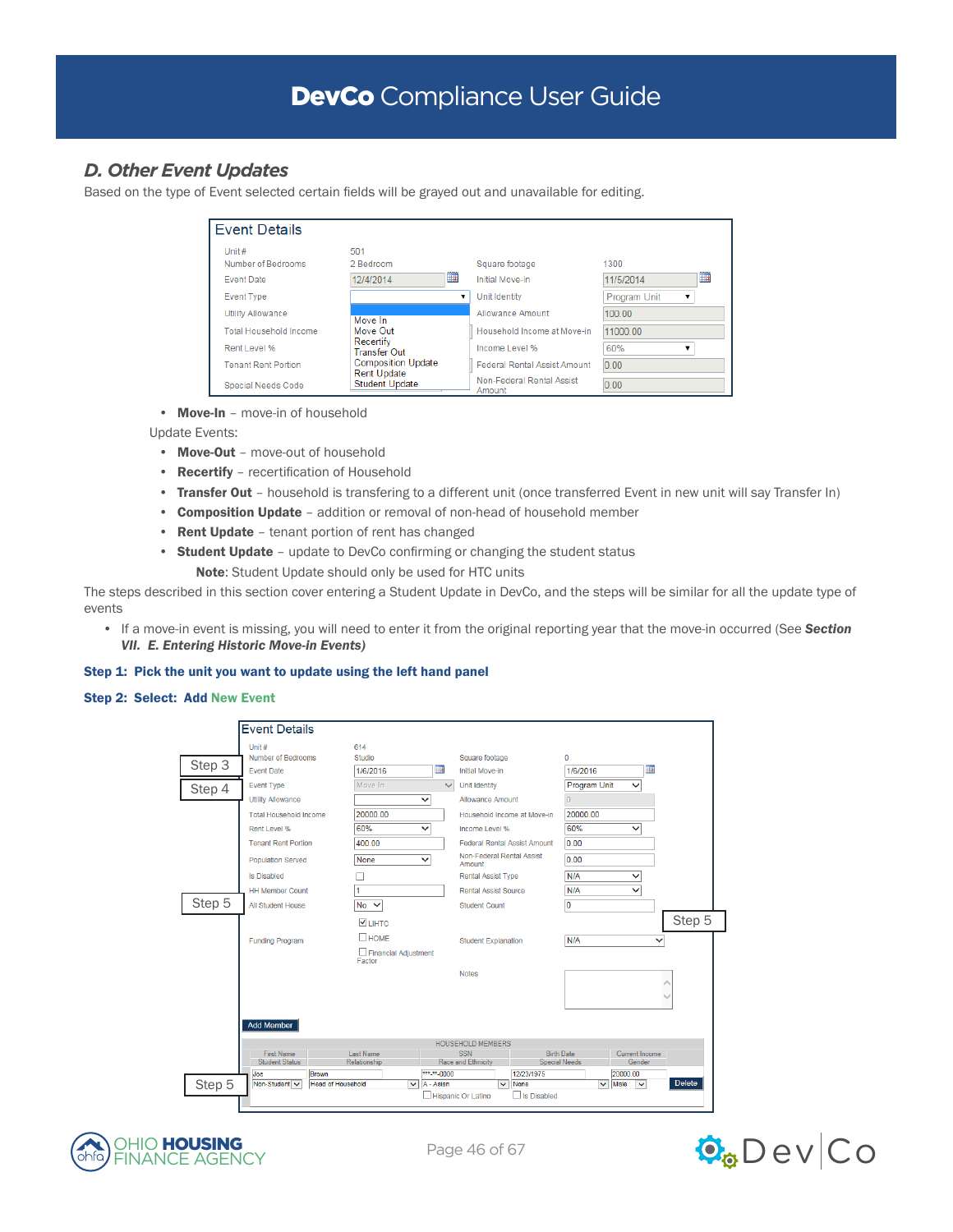#### Step 3: Add the Event Date

• Student Status needs to be updated annually for HTC

#### Step 4: Choose Student Update from the Event Type dropdown box

• Once you Select the Student Update Event the last certification entered information will appear.

#### Step 5: Update the Student information if it has changed

- All Student House-Hold drop down: No/Yes
- Student Count
- Student Explanation
	- N/A
	- TANF Assistance
	- Job Training Program
	- Single Parent/Dependent Child
	- Married/ joint return
	- Former Foster Child
- Under Add Member: Student Status for each member of the household

#### Step 6: Select: Update

Note: You should have a signed Student Certification in the file, this Student Update from DevCo does NOT take the place of the Student Certification in the file and does not need to be printed